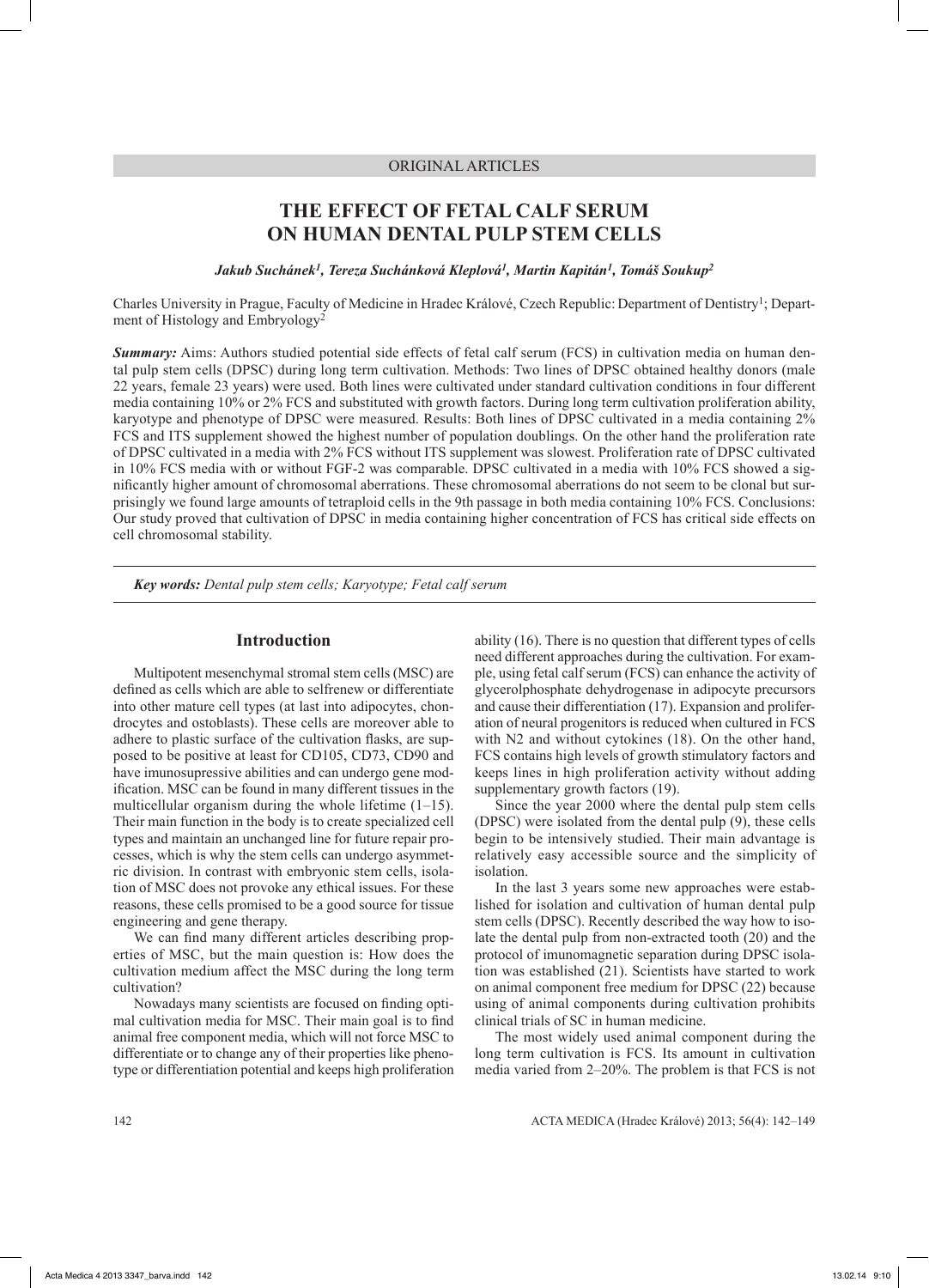a standardized supplement and the composition of each batch can vary slightly. Moreover it can be the source of different contamination which can cause allergic reactions or infectious diseases like bovine disease transmitted by prions and other zoonosis.

In this study we have focused on finding how the FCS can affect DPSC (e.g. karyotype, phenotype, proliferation ability) and which supplements could be used in the case of decreasing amount of FCS.

# **Materials and methods**

#### *Isolation*

We isolated two different lines of DPSC, both from semierupted third molars. The first line marked  $DPSC<sub>1</sub>$  was obtained from a 23 year old female, the second line  $DPSC<sub>2</sub>$ was isolated from the third molar of a 22 year old male. The isolation procedure and usage of DPSC was approved by the Ethical Committee of the Faculty hospital Hradec Králové and both donors signed an informed consent. Both lines were isolated according to the procedures described previously (23). Briefly: Third molars were extracted under sterile conditions and transported to a tissue culture laboratory in 4 °C cold Hank's balanced salt solution (Gibco, UK). Roots of the third molars were broken using Luer's forceps, vital pulp was removed using extirpation needle or tweezers through the root canal. Then the pulp tissue was exposed to enzymatic dissociation collagenase (Sevapharma, Czech Republic) and dispase (Gibco, UK) for 70 minutes. Followed by a centrifugation (600g, 5 min.) we have obtained a cell pellet.

#### *Cultivation*

DPSC were cultivated on untreated plastic until they reached 70% confluence. Then were detached from the cultivation flasks using trypsin—EDTA (Gibco, Scotland) and seeded into a new cultivation flasks in the density of 4500/cm2. Both lines of DPSC were cultivated for 15 passages to bypass the Hayflick's limit in  $5\%$  CO<sub>2</sub> atmosphere under 37 °C in the standard cultivation medium composed of alfa-MEM (Gibco, UK), 2% FCS (PAA, USA), 10ng/ml EGF (PeproTech, USA), 10ng/ml PDGF (PeproTech, USA), 0.2 mM L – ascorbic acid (Sigma, USA), 2% glutamine (Gibco, UK), 100 U/ml penicillin, 100 µg/ml streptomycin (Gibco, USA), 50 nM dexamethasone (Sigma, USA) and 10 µl/ml ITS (catalog number I3146, Sigma, USA). To prove their ability to differentiate we chose an osteogenic differentiation media composed of α-MEM (Invitrogen, USA) s 10% FCS (PAA, USA), 0.2mM L-ascorbic acid (Sigma, USA), 10mM β-glycerolphosphate (Sigma, USA), and 0.1 μM dexamethasone (Invitrogen, USA). For osteogenic differentiation we used  $DPSC<sub>1</sub>$  and  $DPSC<sub>2</sub>$  cultivated in media with 10% FCS and 2% FCS with ITS obtained from 6th passage. Cells

were incubated in a monolayer, osteogenic medium for four weeks. Samples were stained according to Ladewigs protocol.

#### *Tested media composition*

DPSC were cryopreserved in the third passage. After it was approved that both lines can bypass Hayflick's limit and undergo differentiation, cryopreserved cells were thawed and seeded into four different media. In these media the cells were cultivated from 3rd to 9th passage. Media A composed of alfa-MEM, 2% FCS, 10 ng/ml EGF, 10 ng/ml PDGF, 0.2mM L-ascorbic acid, 2% glutamine, 100 U/ml penicilin/ 100 µg/ml streptomycin (Gibco, UK), 20 µg/ml gentamycin, 50 nM dexamethasone (Sigma, USA) and 10 µl/ml ITS (catalog number I3146, Sigma, USA) is our standard cultivation media and DPSC cultivated in this media were used as control group.

Tested media were composed of B) alfa-MEM, 2% FCS, 10 ng/ml EGF, 10 ng/ml PDGF, 1 ng/ml FGF-2 (PeproTech, USA), 0.2 mM L-ascorbic acid, 2% glutamine, 100 U/ml penicilin/ 100 µg/ml streptomycin (Gibco, UK), 20 µg/ml gentamycin, 50 nM dexamethasone (Sigma, USA), C) alfa-MEM, 10% FCS, 0.2mM L-ascorbic acid, 2% glutamine, 100 U/ml penicilin/ 100 µg/ml streptomycin (Gibco, UK),  $20 \mu g/ml$  gentamycin and D) alfa-MEM,  $10\%$ FCS, 0.2mM L-ascorbic acid, 2% glutamine, 100 U/ml penicilin/ 100 µg/ml streptomycin (Gibco, UK), 20 µg/ml gentamycin, and 1 ng/ml FGF-2.

#### *Characterization*

During whole cultivation, number of population doublings (PD) and doubling time (DT) were measured using Vi-Cell analyzer and Z2-Counter (both from Beckman Coulter, USA). Karyotyping cells (subcultured at a 1:3 dilution, both early passages and after bypassing Hayflick's limit) were subjected to a 4-hour Demecolcemid (Sigma, USA) incubation after 24 hours cultivation followed by trypsin-EDTA detachment and lysis with hypotonic KCl and fixation in acid/alcohol. Metaphases were analyzed after GTG banding using software Ikaros v5.0 (MetaSystems, USA). The karyotype was examined in the 3rd, 5th and 7th passages. For phenotypic analysis cells (DPSCs passage No. 5) were detached and stained sequentially with immunofluorescent primary antibodies. The percentage of positive cells was determined as the percentage of cells with higher fluorescence intensity than the upper 0.5% isotype immunoglobulin control. Classification criteria: <10% no expression, 11–40% low expression, 41–70% moderate expression and >71% high expression. DPSCs cultivated in media A, B, C and D were analyzed for CD29 (BD Biosciences Pharmingen, Belgium), CD31 (Invitrogen, California, USA), CD34 (Dako, Denmark), CD44 (BD Biosciences Pharmingen, Belgium), CD45 (Dako, Denmark), CD71 (Dako, Denmark), CD73 (BD Biosciences Pharm.,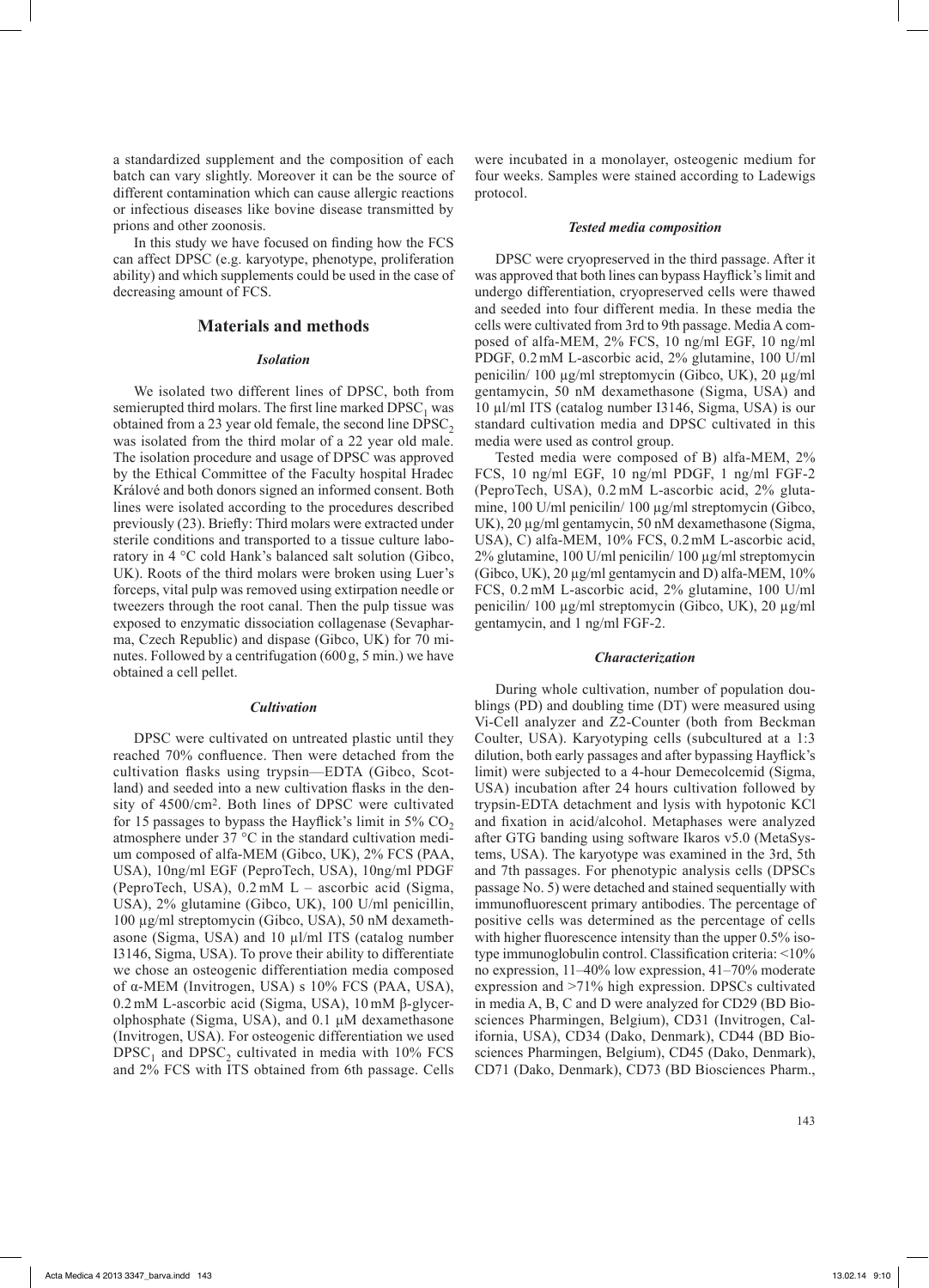Belgium), CD90 (BD Biosciences Pharmingen, Belgium), CD105 (nvitrogen, California, USA), CD106 (Biolegend, California, USA), CD117 (eBioscience, USA), CD133 (eBioscience, USA), CD166 (Immunotech, France), and CD184 (Invitrogen, California, USA).

### *Statistics*

The descriptive statistics of the results were calculated and the charts were made in either Microsoft Office Excel 2010 (Microsoft, Redmond, WA). In this study, all the values were expressed as arithmetic means with SD.



We successfully isolated two lines of DPSC. Both lines  $DPSC<sub>1</sub>$  and  $DPSC<sub>2</sub>$  were cultivated and bypassed Hayflick's limit in the standard cultivation medium. Medium A is our standard cultivation media and DPSC cultivated in this media were used as control group. Number of total PD for DPSC<sub>1</sub> was 54.94 (on the average 3.66 +/−0.62 per passage), for DPSC<sub>2</sub> was 61.25 (on the average  $3.83 +/0.83$ per passage) (Graph 1). Average DT was 27.59 +/−6.24 for DPSC<sub>1</sub> and 23.98 +/−5.38 for DPSC<sub>2</sub> (Graph 2). After four weeks of osteogenic differentiation both lines of DPSC cultivate media with 2% FCS and ITS (medium A) and in



**Fig. 1:** Three-dimensional particle of extracellular matrix created by  $DPSC<sub>1</sub>$  cultivated in osteogenic media for four weeks. Phase-contrast microscope, original magnification 200×.



**Graph 1:** Both lines of tested DPSC were able to reach 50 population doublings in stadard cultivation medium. Number of total PD for DPSC<sub>1</sub> was 54.94 (on the average 3.66 +/−0.62 per passage), for DPSC<sub>2</sub> was 61.25 (on the average 3.83 +/−0.83 per passage).



**Fig. 2:** Cell pellet of DPSC<sub>1</sub> cultivated in osteogenic media for four weeks stained according to Ladewig's protocol. Blue color showed osteoid.



**Graph 2:** Population doubling time trend show slowly increasing DT during the long term cultivation. Average DT was 27.59 +/−6.24 for DPSC<sub>1</sub> and 23.98 +/−5.38 for DPSC<sub>2</sub>.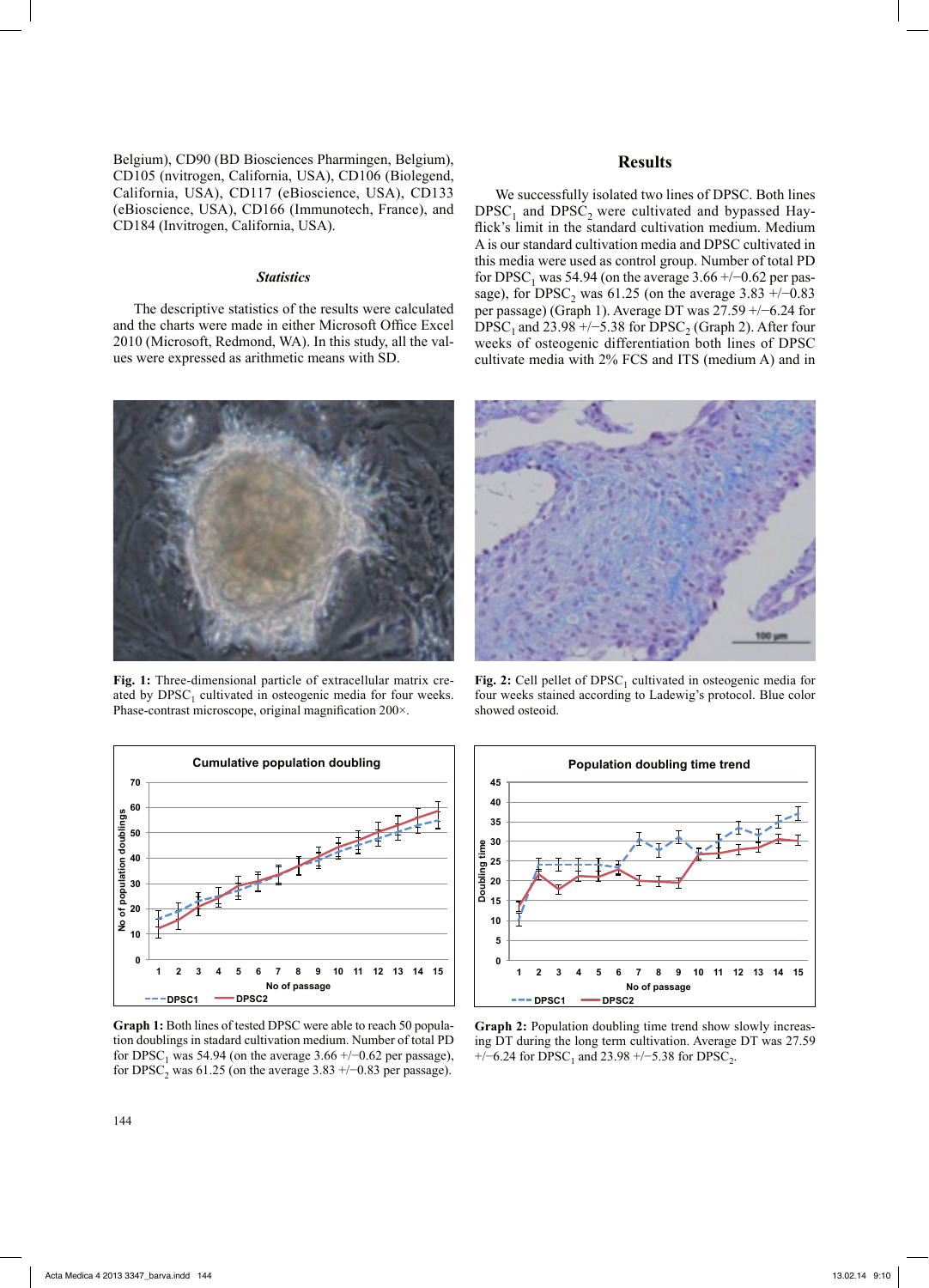media with 10% FCS (medium C) produced extracellular matrix, which formed 3-dimensional aggregates (Fig. 1). After Ludewig's staining we proved the presence of an osteoid matrix (Fig. 2).

For our study the DPSC from 3rd passage were used. For the first 3 passages those cells were cultivated in medium A. From the 4th till 9th passage the DPSC were cultivated in four tested media. During the cultivation we observed the DPSC from both lines showed different proliferation ability in dependence on the cultivation media. The highest number of cumulative PD and lowest average DT showed DPSC cultivated in a A media (DPSC<sub>1</sub> cPD 24.55 / average DT 24.45 +/-2.66 hours, DPSC<sub>2</sub> cPD 26.36 / average DT 23.38 +/−4.38 hours). In average during one passage the DPSC cultivated in a media A were able to made 3.51  $+/-0.33$  PD for DPSC<sub>1</sub> and 3.77  $+/-0.68$  for DPSC<sub>2</sub>. C and D media showed almost the same results  $(C-DPSC<sub>1</sub>$  cPD 23.34 / average DT 25.85 +/−2.18 hours, DPSC<sub>2</sub> cPD 22.44 / average DT 27.28 +/-5.19 hours, D-DPSC<sub>1</sub> cPD 23.10 / average DT 26.05 +/-2.13 hours, DPSC<sub>2</sub> cPD 22.59 / average DT 26.90 +/−4.27 hours). In average during one passage the DPSC cultivated in a media C/D were able to made  $3.33 + (-0.53 / 3.30 + (-0.46 \text{ PD} \text{ for } \text{DPSC}_1 \text{ and } 3.21)$  $+/-0.47 / 3.23 +/-0.44$  for DPSC<sub>2</sub>. The smallest proliferation ability was found in media B (DPSC<sub>1</sub> cPD 12.97 / average DT 49.91 +/-17.89 hours, DPSC<sub>2</sub> cPD 14.33 / average DT 44.43 +/−13.41 hours). In average during one passage the DPSC cultivated in a media B were able to made 1.85 +/−0.45 PD for DPSC<sub>1</sub> and 2.05 +/−0.43 v for DPSC<sub>2</sub> (Graph 3, 4) (Tab. 1, 2).

**Tab. 1:** The highest number of PD was observed in the A media, C and D media showed almost the same results and the smallest proliferation ability was found in media B.

| $PD - DPSC_1/DPSC_2$ |             |            |                       |  |  |
|----------------------|-------------|------------|-----------------------|--|--|
|                      | Cumulative  | PD/passage | Standard<br>deviation |  |  |
| Medium A             | 24.55/26.36 | 3.51/3.77  | 0.33/0.68             |  |  |
| Medium B             | 12.97/14.33 | 1.85/2.05  | 0.45/0.43             |  |  |
| Medium C             | 23.34/22.44 | 3.33/3.21  | 0.53/0.47             |  |  |
| Medium D             | 23.10/25.59 | 3.30/3.23  | 0.46/0.44             |  |  |

**Tab. 2:** Lowest average DT showed DPSC cultivated in the A media, C and D media showed almost the same results and the highest DT was found in media B.

| $DT - DPSC_1 / DPSC_2$ |                              |             |  |
|------------------------|------------------------------|-------------|--|
|                        | Standarddeviation<br>Average |             |  |
| Medium A               | 24.45/23.38                  | 2.66/4.38   |  |
| Medium B               | 49.91/44.43                  | 17.88/13.41 |  |
| Medium C               | 25.85/27.28                  | 2.18/5.18   |  |
| Medium D               | 26.05/26.90                  | 2.13/4.27   |  |

Analysis of karyotype in DPSC cultivated in media with 10% of FCS showed more chromosomal aberration than in DPSC cultivated in media with 2% of FCS. In each analysis we tried to reach 25 checked mitoses. DPSC $_1$ /  $DPSC<sub>2</sub>$  cultivated in medium A showed a stable karyotype until the 9th passage. Both lines in passage 9 showed chromosomal aberrations ( $DPSC_2 - 1$  break of chromosome 17 in 25 checked mitoses,  $DPSC<sub>1</sub> - 2$  breaks of chromosomes 1 and 8 in 7 checked mitoses). Because of low proliferation of both lines in media B we cannot satisfactorily evaluate chromosomal stability during long term cultivation. We were able to find one case of deletion (chromosome 5) in 25 mitoses in  $DPSC<sub>2</sub>$  in passage 5.  $DPSC<sub>1</sub>$  cultivated in media C+D showed chromosomal abnormality in passage 5 (1 break of chromosome 10 for medium C and 1 break of chromosome 9 for medium D in 25 checked mitoses) and in passage 9 (four tetraploids in 7 and 5 mitoses in both media). DPSC<sub>2</sub> cultivated in media D showed first chromosomal instability in a passage 5 where we found 1 break of chromosome 22 in 25 mitoses. For medium C we found one break of chromosome 17 from 25 mitoses in 7th passage. In 9th passage we found two breaks of chromosomes 3 and 8,



**Graph 3:** During the cultivation in tested media we were able to reach from 12 – 26 PD. DPSC cultivated in a media B showed the slowest proliferation rate, the highest proliferation rate was observed in DPSC cutivated in a media A. DPSC<sub>1</sub> cPD 24.55,  $DPSC<sub>2</sub>$  cPD 26.36, in average during one passage the DPSC cultivated in a media A were able to made  $3.51 +/-0.33$  PD for DPSC<sub>1</sub> and  $3.77 +/-0.68$  for DPSC<sub>2</sub>. The cPD for DPSC cultivated in media C and D was cPD C-DPSC<sub>1</sub> = 23.34, DPSC<sub>2</sub> = 22.44, D-DP- $SC_1 = 23.10$ , DPSC<sub>2</sub> = 22.59. In average during one passage the DPSC cultivated in a media C/D were able to made 3.33 +/−0.53 / 3.30 +/−0.46 PD for DPSC<sub>1</sub> and 3.21 +/−0.47 / 3.23 +/−0.44 for  $DPSC<sub>2</sub>$ . The cPD for DPSC cultivated in media B was  $DPSC<sub>1</sub>$ cPD 12.97,  $DPSC<sub>2</sub>$  cPD 14.33. In average during one passage the DPSC cultivated in a media B were able to made 1.85 +/−0.45 PD for DPSC<sub>1</sub> and 2.05 +/−0.43 for DPSC<sub>2</sub>.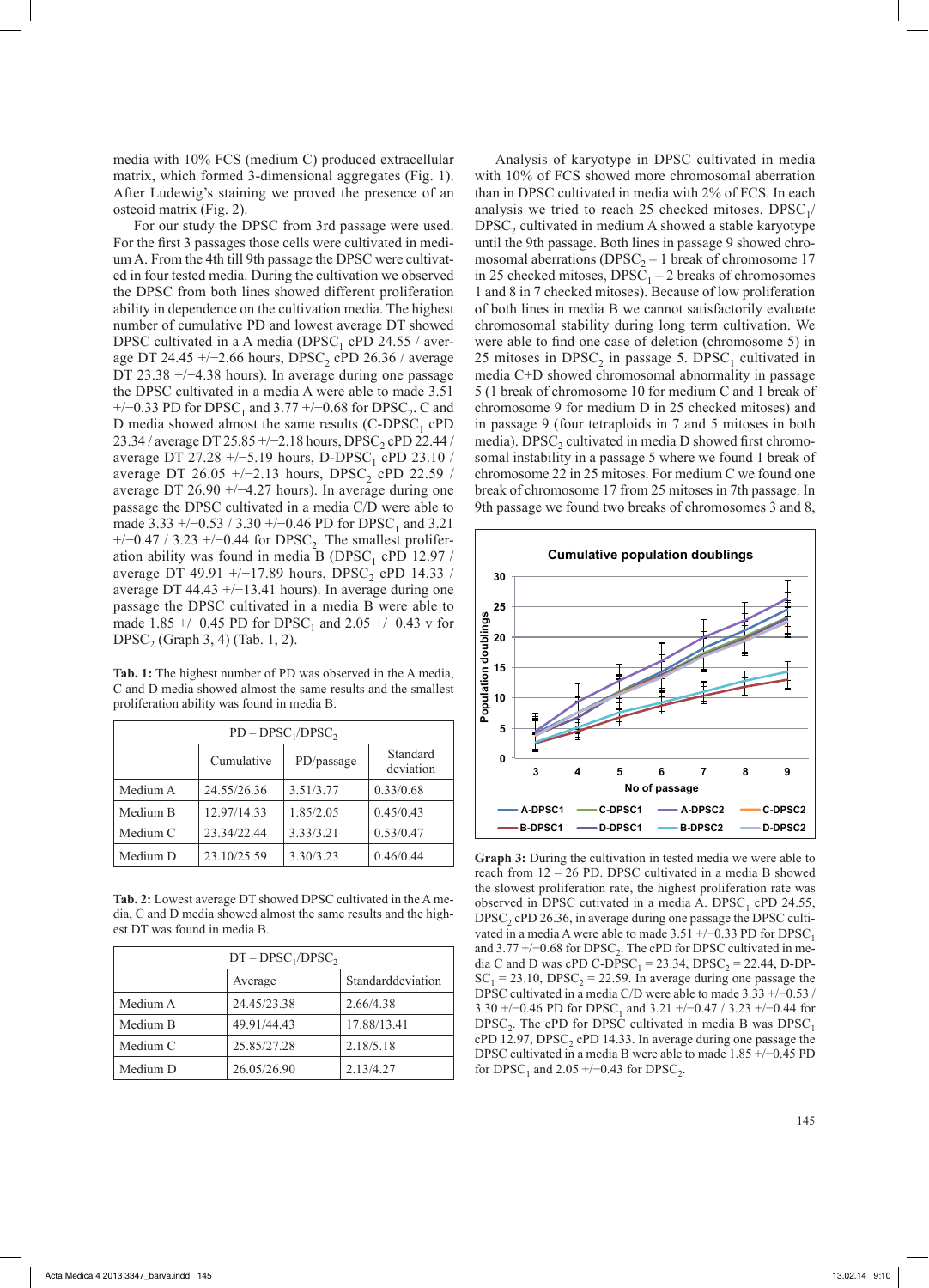moreover we observed remodeling of chromosomes 1 and 14 in 15 mitoses in medium C and two tetraploids from 14 mitoses in medium D (Tab. 3).

For  $DPSC<sub>1</sub>$  line phenotypic analysis showed high positivity for CD29 (medium  $A - 99.4\%$ , medium  $B - 99.5\%$ , medium C – 99.7%, medium D – 98.6%), CD44 (medium A – 99.7%, medium B – 98.8%, medium C – 99.9%, medium D – 99.0%), CD73 (medium A – 98.9%, medium B – 99.8%, medium C – 99.4%, medium D – 99.6%), CD166 (medium A – 94.6%, medium B – 99.1%, medium C – 99.3%, medium  $D - 99.7%$  in all tested media. Moreover we found high positivity for CD90 in medium A (87.7%), medium C (96.5%) and medium D (97.9%). Moderate positivity was found only in media A for CD106 (47.0%). Low positivity in medium A was found for CD45 (15.8%), CD71 (29.2%), CD117 (16.5%) and CD133 (35.4%), in medium B was found for CD90 (36.7%) and CD117 (14.4%), in medium C was found for CD105 (13.5%) and for medium D there were not found any CD with low positivity. No expressions were found for CD31 (medium  $A - 6.5\%$ , medium B – 0.0%, medium C – 0.1%, medium D – 0.2%), CD34 (medium  $A - 0.2\%$ , medium  $B - 0.1\%$ , medium C  $- 0.2\%$ , medium D – 0.3%), CD45 (medium B – 1.1%, medium C – 0.1%, medium D – 1.0%), CD71 (medium B – 0.6%, medium C – 0.8%, medium D – 1.1%), CD105 (medium  $B - 2.5\%$ , medium  $D - 5.7\%$ ), CD106 (medium A – 0.1%, medium B – 0.5%, medium C – 0.2%, medium

**Tab. 3:** Results of the karyotype analysis with specified amount of tested mitosis, amount and description of aberration in all tested media for both cell lines.

| DPSC <sub>1</sub> |                |                  |                  |                 |  |
|-------------------|----------------|------------------|------------------|-----------------|--|
| Passage           | Medium         | No of            | Aberration       |                 |  |
|                   |                | mitosis          | Number           | Description     |  |
|                   | A              | 25               | $\boldsymbol{0}$ |                 |  |
| $\mathfrak{Z}$    | B              | 25               | $\overline{0}$   |                 |  |
|                   | C              | 25               | $\overline{0}$   |                 |  |
|                   | D              | 25               | $\overline{0}$   |                 |  |
| 5                 | A              | 25               | $\overline{0}$   |                 |  |
|                   | B              | $\overline{4}$   | $\overline{0}$   |                 |  |
|                   | C              | 25               | 1                | break chr. 10   |  |
|                   | D              | 25               | 1                | break chr. 9    |  |
| $\boldsymbol{7}$  | A              | 25               | $\boldsymbol{0}$ |                 |  |
|                   | B              | $\boldsymbol{0}$ | $\overline{0}$   |                 |  |
|                   | $\overline{C}$ | 25               | 1                | break chr. 10   |  |
|                   | D              | 25               | $\overline{0}$   |                 |  |
| 9                 | A              | 7                | $\overline{2}$   | break chr. 1, 8 |  |
|                   | B              | $\overline{4}$   | $\boldsymbol{0}$ |                 |  |
|                   | $\mathcal{C}$  | 7                | $\overline{4}$   | tetraploid      |  |
|                   | D              | 5                | 4                | tetraploid      |  |



**Graph 4:** Population doubling time trend indicates increasing DT during the long term cultivation in all four tested media. In media A average DT for DPSC<sub>1</sub> was 24.45 +/−2.66 hours, for DPSC<sub>2</sub> was 23.38 +/−4.38 hours. In media C average DT for DPSC<sub>1</sub> was 25.85 +/−2.18 hours, for DPSC<sub>2</sub> was DT 27.28 +/−5.19 hours. In media D average DT for  $DPSC_1$  was 26.05 +/−2.13 hours, DPSC<sub>2</sub> was 26.90 +/−4.27 hours. In media B average DT for DPSC<sub>1</sub> was 49.91 +/−17.89 hours, for DPSC<sub>2</sub> was 44.43 +/−13.41 hours.

| DPSC <sub>2</sub> |               |                |                |                                                 |  |
|-------------------|---------------|----------------|----------------|-------------------------------------------------|--|
| Passage           | Medium        | No of          | Aberration     |                                                 |  |
|                   |               | mitosis        | Number         | Description                                     |  |
|                   | $\mathsf{A}$  | 25             | $\overline{0}$ |                                                 |  |
|                   | B             | 25             | $\mathbf{0}$   |                                                 |  |
| $\overline{3}$    | $\mathcal{C}$ | 25             | $\mathbf{0}$   |                                                 |  |
|                   | D             | 25             | $\overline{0}$ |                                                 |  |
|                   | $\mathbf{A}$  | 25             | $\mathbf{0}$   |                                                 |  |
|                   | B             | 25             | 1              | deletion chr. 5                                 |  |
|                   | $\mathcal{C}$ | 13             | $\overline{0}$ |                                                 |  |
|                   | D             | 25             | $\mathbf{1}$   | break chr. 22                                   |  |
| 5<br>7<br>9       | $\mathsf{A}$  | 25             | $\overline{0}$ |                                                 |  |
|                   | B             | $\overline{4}$ | $\overline{0}$ |                                                 |  |
|                   | $\mathcal{C}$ | 25             | 1              | break chr. 17                                   |  |
|                   | D             | 25             | $\overline{0}$ |                                                 |  |
|                   | $\mathbf{A}$  | 25             | 1              | break chr. 7                                    |  |
|                   | B             | $\overline{0}$ | $\overline{0}$ |                                                 |  |
|                   | C             | 15             | 3              | break chr. 3, 8,<br>chr. remodeling<br>1 and 14 |  |
|                   | D             | 14             | $\overline{2}$ | tetraploid                                      |  |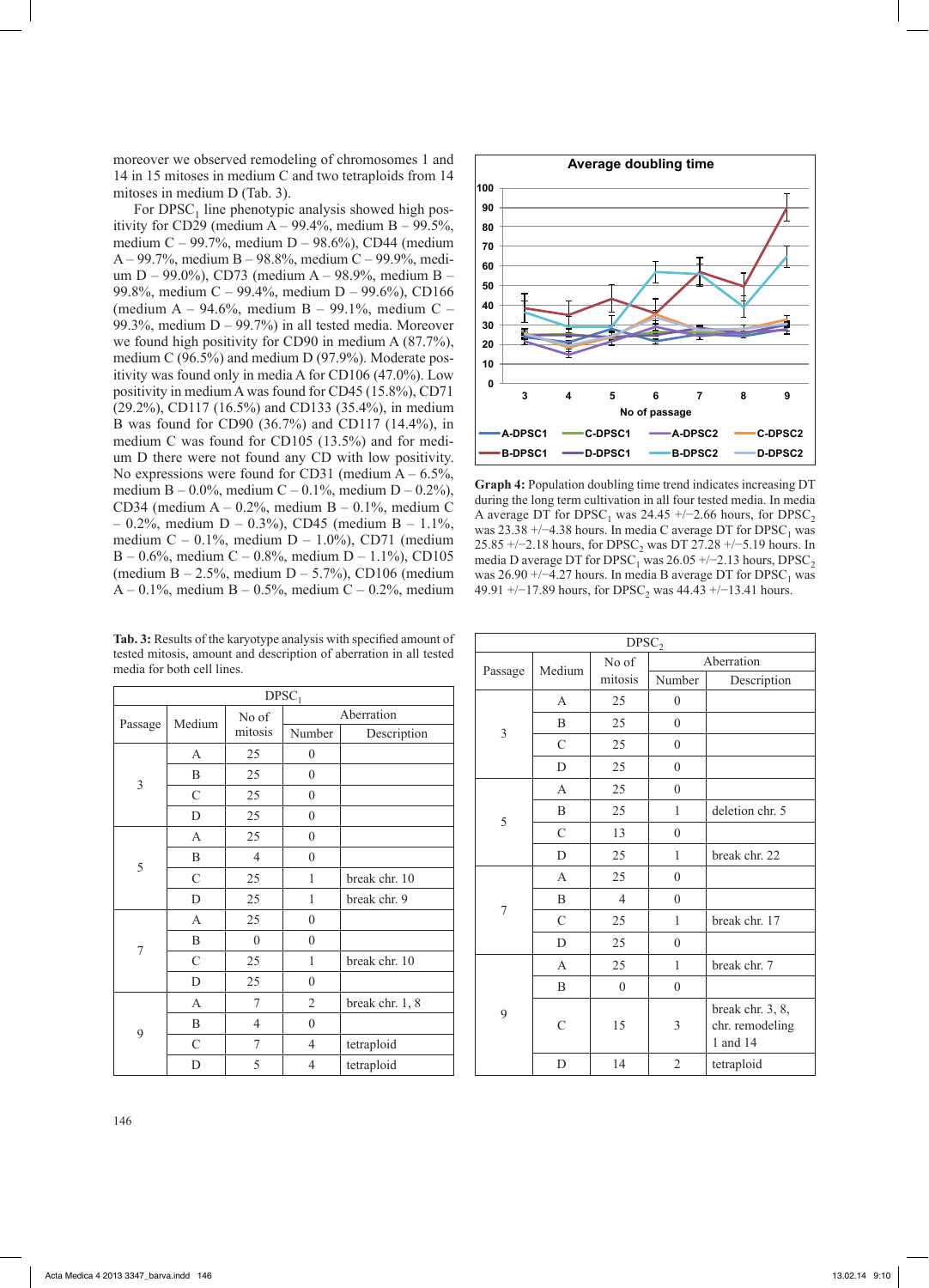D – 0.0%), CD117 (medium C – 9.1%, medium D – 5.6%), CD133 (medium B – 1.6%, medium C – 2.1%, medium D  $-2.0\%$ ) and CD184 (medium A – 1.7%, medium B – 2.0%, medium  $C - 0.8\%$ , medium  $D - 0.4\%$ ) (Graph 5) (Tab. 4).

For  $DPSC<sub>2</sub>$  line phenotypic analysis showed high positivity for CD29 (medium  $A - 99.1\%$ , medium  $B - 99.6\%$ , medium C – 99.7%, medium D – 99.3%), CD44 (medium A– 99.3%, medium B – 99.7%, medium C – 99.5%, medium D – 99.6%), CD73 (medium A– 98.7%, medium B – 99.6%, medium C – 99.5%, medium D – 99.1%), CD166 (medium A – 98.3%, medium B – 99.0%, medium C – 99.1%, medium  $D - 99.1\%$ ) in all tested media. Moreover we found high positivity for CD90 in medium D (98.0%). Moderate positivity was found in medium A for CD71 (42.1%), CD90 (70.5%), CD105 (70.3%), in medium B for CD90 (57.0%) and in medium C for CD105 (41.3%). Low positivity was found in medium A for CD45 (12.4%) and CD133 (21.9%). Low positivity was found in medium B for CD117 (15.0%) and in medium D for CD105 (25.9%) and CD117 (11.9%). No CD with low positivity was found in medium C. No expressions were found for CD31 (medium  $A - 7.6\%$ , medium B – 0.2%, medium C – 0.2%, medium D – 0.1%), CD34 (medium  $A - 0.3\%$ , medium  $B - 0.0\%$ , medium  $C - 0.1\%$ , medium  $D - 0.1\%$ ), CD45 (medium  $B - 1.2\%$ , medium C – 3.8%, medium D – 2.0%), CD71 (medium B – 0.9%, medium C – 0.9%, medium D – 4.9%), CD105 (medium B – 9.5%), CD106 (medium A – 0.0%, medium B – 0.2%, medium  $C - 0.1\%$ , medium  $D - 0.9\%$ ), CD117 (medium A –1.4%, medium C – 9.9%), CD133 (medium B – 1.6%, medium  $C - 4.0\%$ , medium  $D - 1.1\%$ ) and CD184 (medium A – 2.0%, medium B – 0.3%, medium C – 0.7%, medium  $D - 1.0\%$ ). We were not able to measure the expression of DPSC2 for CD90 in medium C because of technical failure during phenotypic analysis (Graph 6) (Tab. 4).



**Graph 5:** Phenotypic analysis of DPSC<sub>1</sub> cultivated in all tested media in passage No. 9.



**Graph 6:** Phenotypic analysis of DPSC<sub>2</sub> cultivated in all tested media in passage No. 9.

|              | $DPSC_1$ |          |          |          | DPSC     |          |          |          |
|--------------|----------|----------|----------|----------|----------|----------|----------|----------|
|              | Medium A | Medium B | Medium C | Medium D | Medium A | Medium B | Medium C | Medium D |
| CD29         | 99.4     | 99.5     | 99.7     | 98.6     | 99.1     | 99.6     | 99.7     | 99.3     |
| <b>CD31</b>  | 6.5      | 0.0      | 0.1      | 0.2      | 7.6      | 0.2      | 0.2      | 0.1      |
| CD34         | 0.2      | 0.1      | 0.2      | 0.3      | 0.3      | 0.0      | 0.1      | 0.1      |
| CD44         | 99.7     | 98.8     | 99.9     | 99.0     | 99.3     | 99.7     | 99.5     | 99.6     |
| CD45         | 15.8     | 1.1      | 0.1      | 1.0      | 12.4     | 1.2      | 3.8      | 2.0      |
| CD71         | 29.2     | 0.6      | 0.8      | 1.1      | 42.1     | 0.9      | 0.9      | 4.9      |
| CD73         | 98.9     | 99.8     | 99.4     | 99.6     | 98.7     | 99.6     | 99.5     | 99.1     |
| CD90         | 87.7     | 36.7     | 96.5     | 97.9     | 70.5     | 57.0     | NA       | 98.0     |
| <b>CD105</b> | 47.0     | 2.5      | 13.5     | 5.7      | 70.3     | 9.5      | 41.3     | 25.9     |
| <b>CD106</b> | 0.1      | 0.5      | 0.2      | 0.0      | 0.0      | 0.2      | 0.1      | 0.9      |
| <b>CD117</b> | 16.5     | 14.4     | 9.1      | 5.6      | 1.4      | 15.0     | 9.9      | 11.9     |
| <b>CD133</b> | 35.4     | 1.6      | 2.1      | 2.0      | 21.9     | 1.6      | 4.0      | 1.1      |
| <b>CD166</b> | 94.6     | 99.1     | 99.3     | 99.7     | 98.3     | 99.0     | 99.1     | 99.1     |
| <b>CD184</b> | 1.7      | 2.0      | 0.8      | 0.4      | 2.0      | 0.3      | 0.7      | 1.0      |

**Tab. 4:** Phenotypic analysis of DPSC<sub>1</sub> and DPSC<sub>2</sub> cultivated in tested media in passage No. 9. The value is a percentage expression of the CD.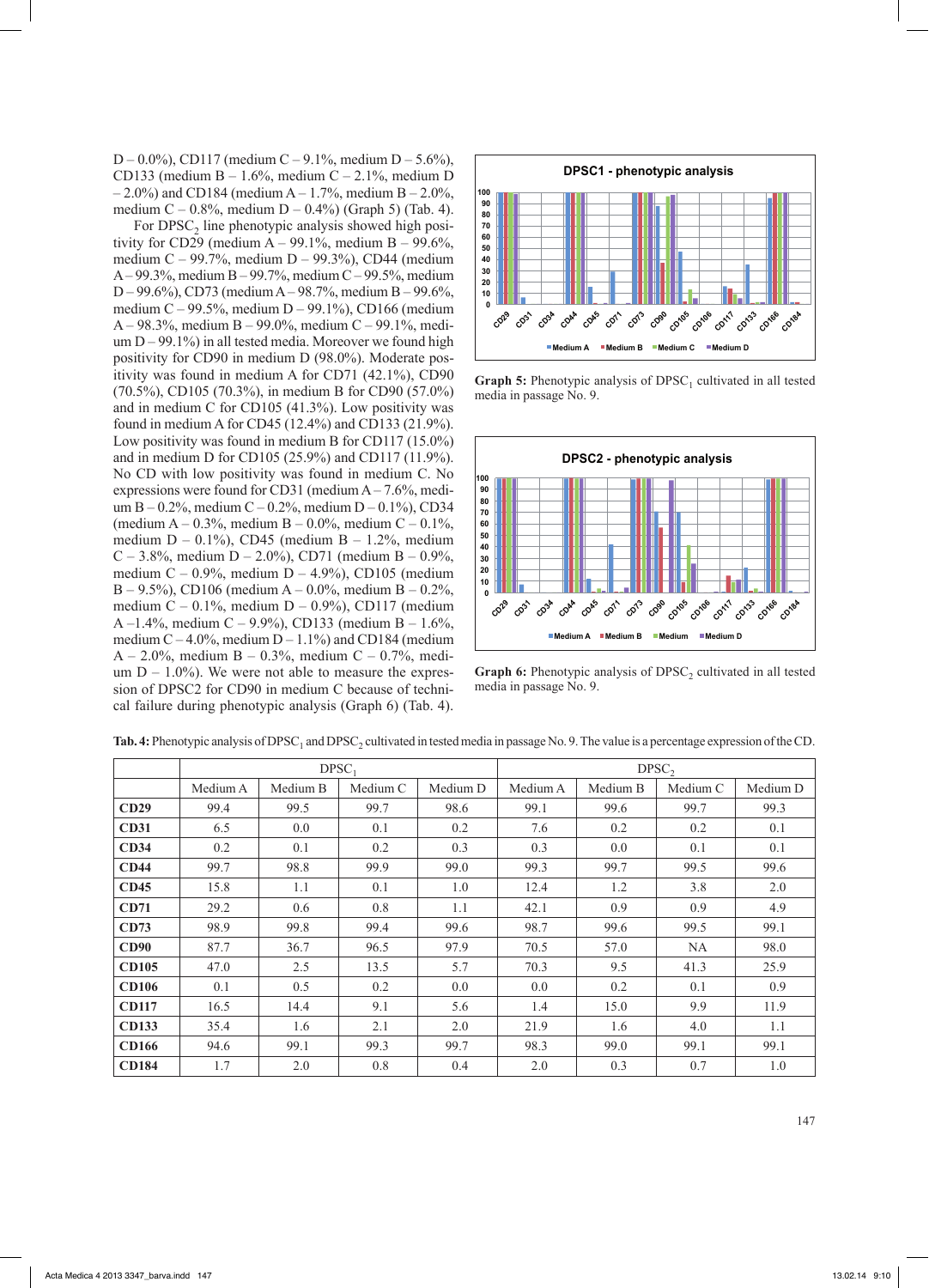## **Discussion**

Fetal calf serum is a widely used media supplement which can highly affect cultivated cells and the results of the experiments (19). FCS is so widely used because it contains high amount of growth stimulatory factors and it is cheap. On the other hand, because it is not manufactured but extracted from calves and their natural products, its composition varied not only between producers, but even between each batches from the same producer. The scientist cannot be sure how much their results will be influenced and repeatable (24).

In our studies we are focused on decreasing amount, or better discarding the FCS from cultivation media since 2005. In the previous studies we were able to reduce the FCS to 2%, but still we were not able to discard it totally. In this study we tried to compare the effect of higher concentration of FCS to the DPSC. It is well known, that high amount (about 40%) is even toxic for the cultivated cells. So surely there has to be some negative side effect of FCS on the cells. In this study we tried to find some of these side effects by comparing the DPSC cultivated in 4 different media containing 2% or 10% of FCS and substituted with growth factors. We proved that the FCS can have critical side effect at least on chromosomal stability of the cultivated cells and affect the phenotype of cultivated cells.

We were analyzing proliferation activity, karyotype and phenotype of 2 lines of DPSC cultured in media with different amount of FCS and substituted with different growth factors. To acquire comparative results we cultivated DPSC from two donors and after reaching a sufficient amount of DPSC we split each line into 4 cultivation flasks with different media. Unlike other investigators (25, 26) we cultured both lines over 40 population doublings in the tested media A, C, D (about 20 PD from initial 3 passages + at least 22 passages in tested media). We proved, that using 10% FCS medium can highly affect proliferation activity of DPSC (results from samples  $C + D$ ) in compare to 2% FCS medium (samples B), but when adding ITS in to 2% FCS medium (samples A) proliferation activity will be even faster than in media containing 10% FCS media. Some authors reported that usage of FGF-2 can lead to higher proliferation ability of MSC and does not affect their differentiation ability (27, 28). In contrast with another study by Sotiropoulou (29) in which FGF-2 was used in different concentrations and mitogenic activity was proven, we found that proliferation activity did not improve significantly when adding FGF-2 to cultivated in media. The main difference was the positivity for CD105, where DPSC cultivated in media without FGF-2 had higher positivity. The difference between our findings and the findings of the other mentioned author can be explained by different stem cells population. All cited authors used bone marrow stem cells, and we did not find any article describing the effect of FGF-2 on DPSC.

Analysis of karyotype showed that DPSC cultivated in media containing 10% of FCS had significantly more

chromosomal aberrations than those cultivated in medium containing only 2% FCS and ITS. Chromosamal aberration during in vitro expansion did not represent high risk for the researchers. Those cells probably undergo apoptosis and will not effect the results, but the it surely represents unacceptable risks for the patients when used in human medicine. After 6 passages in cultivation media containing 10% of FCS the chromosomal aberration occurred in  $8/12$  of checked mitosis in DPSC<sub>1</sub> line and in 5/29 of checked mitosis in  $DPSC<sub>2</sub>$  line, compare to 2 aberration of 11 checked mitosis in  $DPSC<sub>1</sub>$  line and in 1 aberration of 25 checked mitosis in  $DPSC<sub>2</sub>$  line cultivated in media containing 2% of FCS. The most frequently observed aberrations in DPSC lines cultivated in 10% FCS media were tetraploid. In compare to structural aberrations observed in DPSC lines cultivated in 2% FCS, numerical aberrations are more severe. We did not find any article that described this side effect, but in these days more authors worldwide warns again using FCS as the supplement for cultivation media (30) and offers possible ways of how the FCS can be replaced by other substituent (e.g. human blood serum) (31). Even that these aberrations seems not to be clonal because they did not occur repeatedly we are supposed to be wary when some stem cells cultivated in medium containing FCS are used in human medicine.

Because of low proliferation activity we were not able to compare the results with medium containing only 2% FCS without ITS. This results evokes a new question; does the FCS in higher concentration cause more chromosomal aberrations, or does the usage of FCS result in chromosomal aberrations while the ITS supplement protects the cells? We have to continue with new experiments to answer this question.

Our phenotypic analysis supports our previous findings (32). DPSC showed high or moderate positivity (in the case ITS was added into cultivation media) for mesenchymal stem cell markers (CD29, CD44, CD90 and for CD166 which is also known as ALCAM [Activated leukocyte cell adhesion molecule]) which is a cell surface sensor for cell density and regulates cell migration. Adding ITS supplement into the cultivation media leads to higher expression of CD45, CD71, CD105 and CD133. The higher expression of CD45 (recognize leukocyte common antigen, monocytes and T-cell subset), CD105 (Endoglin, part of the TGF-beta1 receptor komplex) which plays a role in the binding of TGF-beta1, TGF-beta3, activin-A, BMP-2 and BMP-7 and CD133 (hematopoietic stem cells, endothelial progenitor cells, glioblastoma, neuronal and glial stem cells) supports the idea that ITS supplement keeps the DPSC less differentiated and prepared for wider differentiation into mature cells lines. Higher expression of CD71 (receptor for transferrin) in a medium with ITS supplement can be explained by the presence of transferrin in cultivation media. This receptor helps the cells import the transferrin-iron complex into the cells through endocytosis. We found that decreasing concentrations of FCS leads to decreasing expression of CD90 (in medium B falls even into low positivity for  $DPSC<sub>1</sub>$  and